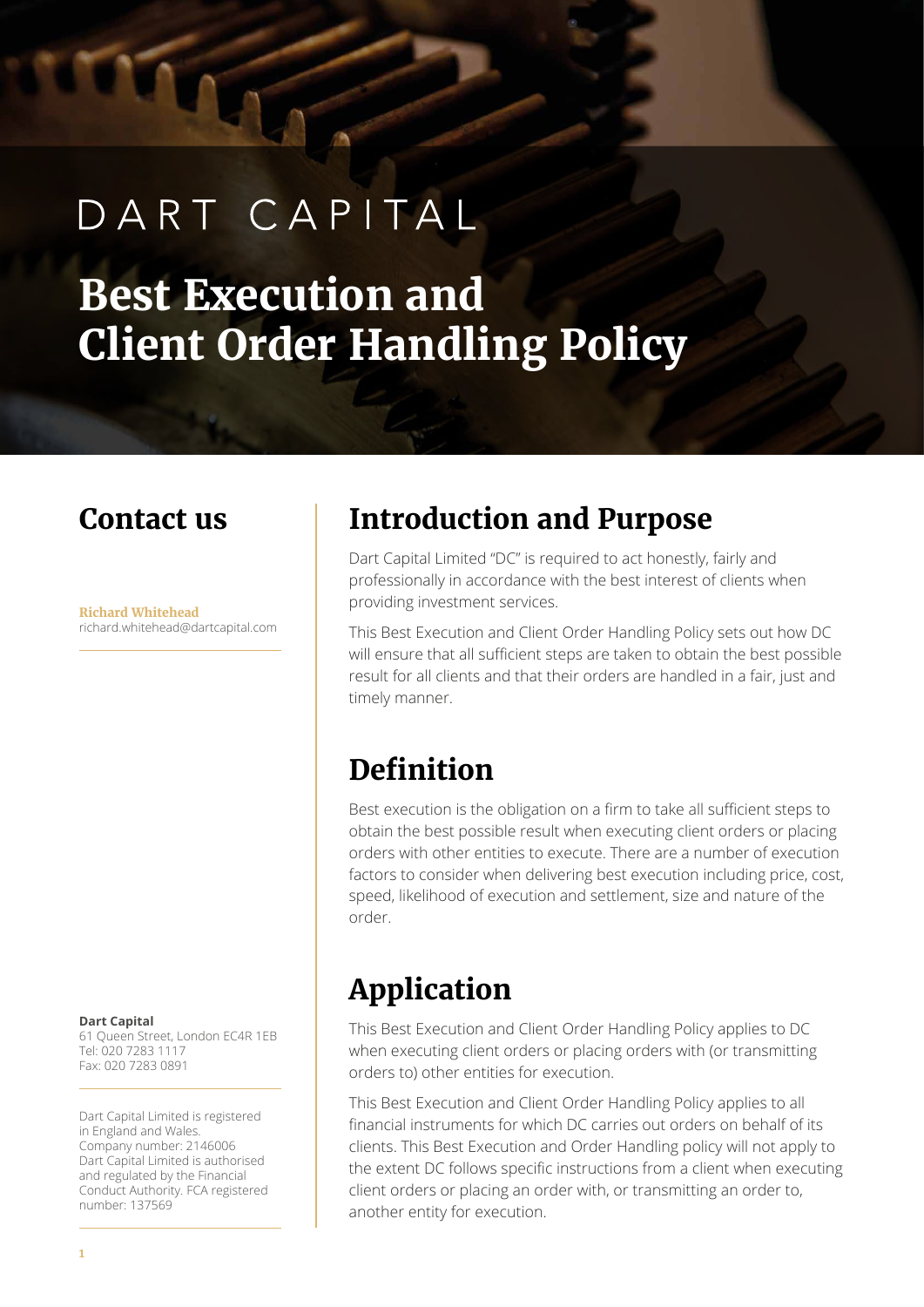### **Policy – Best Execution**

#### **General Obligation**

The best execution obligation requires DC to 'take all sufficient steps to achieve the best possible result on a consistent basis' rather than in every case. In practice, DC has implemented Best Execution mechanisms, including:

- ensuring this policy is designed with the intended outcomes in mind;
- front-office accountability;
- systems and controls and detection capabilities to identify any potential deficiencies; and
- monitoring of the execution quality obtained as well as the quality and appropriateness of the execution arrangements.

Please note that specific instructions from a client may prevent DC from achieving best execution in line with this policy.

#### **Execution Factors**

DC will assess best execution by taking into account the "execution factors" which include price, costs, speed, likelihood of execution and settlement, order size, execution reliability of executing custodian or broker, nature or any other consideration relevant to the execution of the order. Please see Appendix 2.

DC will exercise judgement in the best interests of its clients given their different needs and requirements and is required to take into account several criteria to determine the relative importance of the execution factors:

- the characteristics of the client, including the categorisation of the client as retail or professional;
- the characteristics of the client order;
- the characteristics of the financial instruments that are the subject of that order; and
- the characteristics of the execution venues to which that order can be directed.

DC is responsible for assessing the relative importance of the execution factors in light of these criteria and the process by which it determines the relative importance of those factors. This may result in a range of different permissible approaches to executing client orders based on each financial instrument we trade.

#### **Deciding Execution Venues**

DC is obliged to ensure that Custodians or Brokers included in this policy are the ones who will assist the firm in complying with its best execution obligations (by delivering the best possible result) and that orders are passed to those Custodians or Brokers in accordance with the policy.

In choosing the Execution Venues for a particular instrument class, DC has taken care to select those Execution Venues that, in the firm's view, will enable it to obtain on a consistent basis the best possible results for its clients.

#### **Custodians, Brokers and Execution Venues**

A list of approved custodians, brokers and execution venues is kept by DC and is reviewed, at least annually, or whenever a material change occurs that affects the ability to continue to obtain the best possible result for clients. Appendix 1 currently identifies, in respect of each class of instrument traded, the execution venues and entities with which orders are placed or to which DC transmits orders for execution. The following outlines DC's approach to selecting counterparties. Generally DC does not invite its clients to choose an execution venue. The firm will maintain a separate register listing the brokers used which can be provided upon reasonable request.

#### **Placing Orders with Custodians or Brokers**

In choosing a custodian or broker from the approved list, DC has taken care to select those Custodians or Brokers that, in DC's view, consistently provide a high quality execution service in relation to that type of investment instrument. Where DC places an order with a Custodian or Broker, DC is not responsible for controlling or influencing the arrangements made by the Custodian or Broker relating to the execution of that order (e.g. DC does not control the Custodian or Broker's choice of execution venues, such as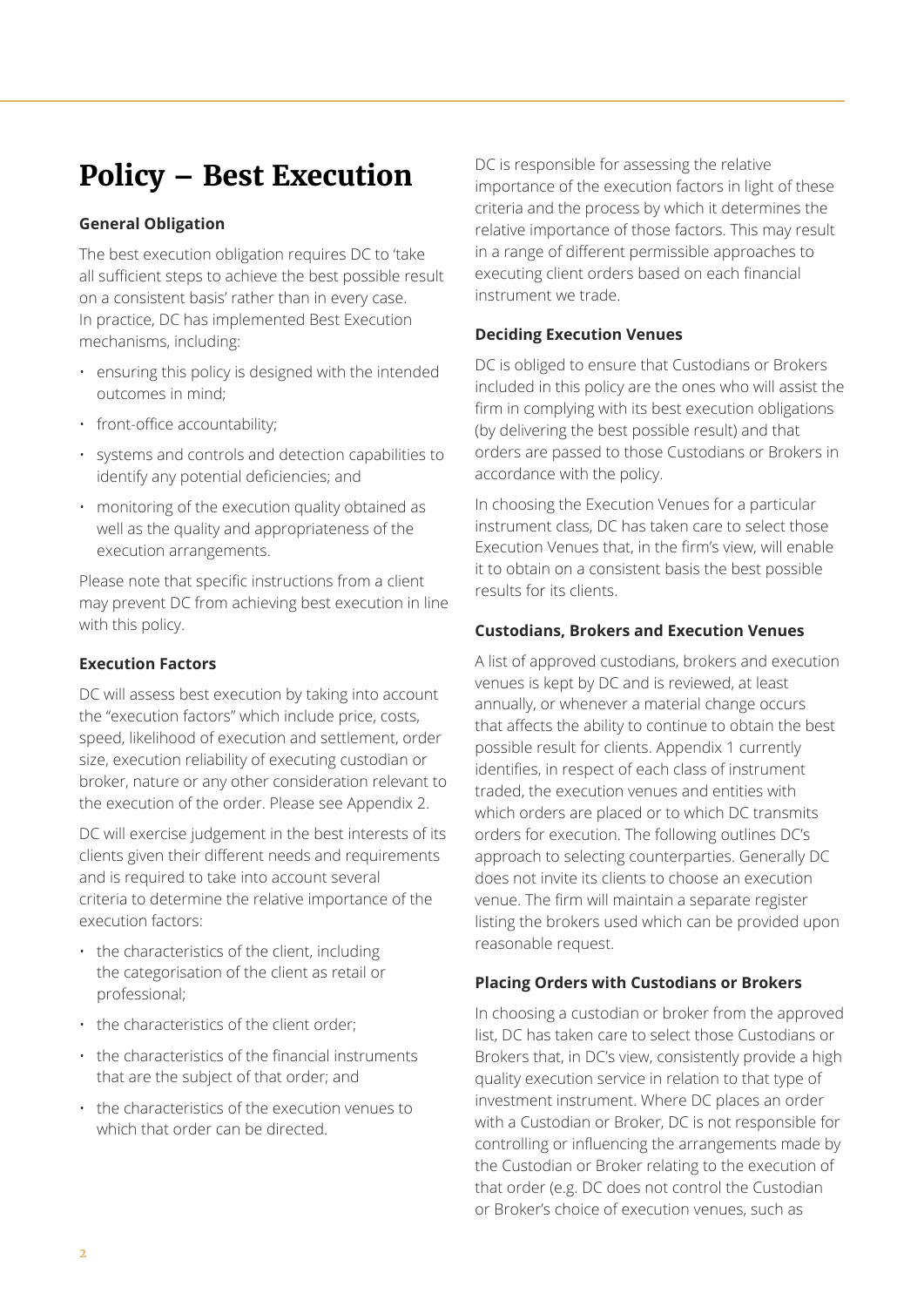exchanges, multilateral trading facilities or internal dealing facilities). DC is not required to duplicate the efforts of the Custodian or Broker to whom an order is passed in ensuring the best possible result.

#### **Direct Execution of Decisions to Deal**

In the case of transactions that DC itself executes directly on behalf of clients, the Execution Venues on or with which it executes those transactions. The Execution Venues identified must at least include those that enable DC to obtain on a consistent basis the best possible result for the execution of client orders.

Where DC is dealing with brokers on a request for quote basis, and orders are not placed with the broker for execution, then the counterparty is classified as an "Execution Venue".

#### **Executing/Placing Orders with Execution venues/Custodians and Brokers that are not on the approved list**

DC's employees must not place orders with a Custodian or Broker that has not been approved unless there are exceptional circumstances. Any execution of a transaction with an Execution Venue or placing of an order with a Custodian or Broker that falls outside the approved list must be preapproved by a member of senior management.

#### **Best Execution Considerations for Each Instrument Class**

DC's assessment of the relative importance of the execution factors in relation to decisions to deal in each Instrument Class is detailed in the table Appendix 1. This policy differentiates between each of the separate categories of financial instrument where DC's clients invest.

#### **OTC products**

When executing orders or taking decision to deal in OTC products including bespoke products, DC will check the fairness of the price proposed, by gathering market data used in the estimation of the price of such product and, where possible, by comparing with similar or comparable products.

#### **Inducements**

DC shall not structure or charge its commissions in such a way as to discriminate unfairly between execution venues or custodians and brokers.

DC shall inform clients about inducements it may receive from execution venues.

#### **Client notification/consent requirements**

DC will provide its clients with appropriate information on this policy. In order to comply with this obligation, DC has sent its clients a summary of this policy which is also available on the website along with the list of top five execution venues for each financial instrument (DC currently only executes via 5 venues). To the extent that DC makes any material changes to this policy (whether pursuant to the review process or otherwise), the firm will notify the changes to its clients. Compliance will ensure that such notifications are made.

#### **Annual publication of information on the identity of execution venues and on the quality of execution**

Upon request from a client, DC shall provide its clients or potential clients with information about entities where the orders are transmitted or placed for execution.

DC will make public on its website on an annual basis the top five execution venues or investment firms in terms of trading volumes where it transmitted or placed client orders for execution in the preceding year in accordance with the technical standards for each financial instrument it trades.

The format for disclosure is outlined in the attached technical standards - http://ec.europa.eu/ transparency/regdoc/rep/3/2016/EN/3-2016-3337- EN-F1-1-ANNEX-1.PDF.

DC will also publish on its website an annual assessment of the execution quality obtained on all execution venues for each class of financial instrument. The information includes, for each class of financial instruments, a summary of the analysis and conclusions drawn from the detailed monitoring of the quality of execution obtained on the execution venues where they executed all client orders in the previous year including: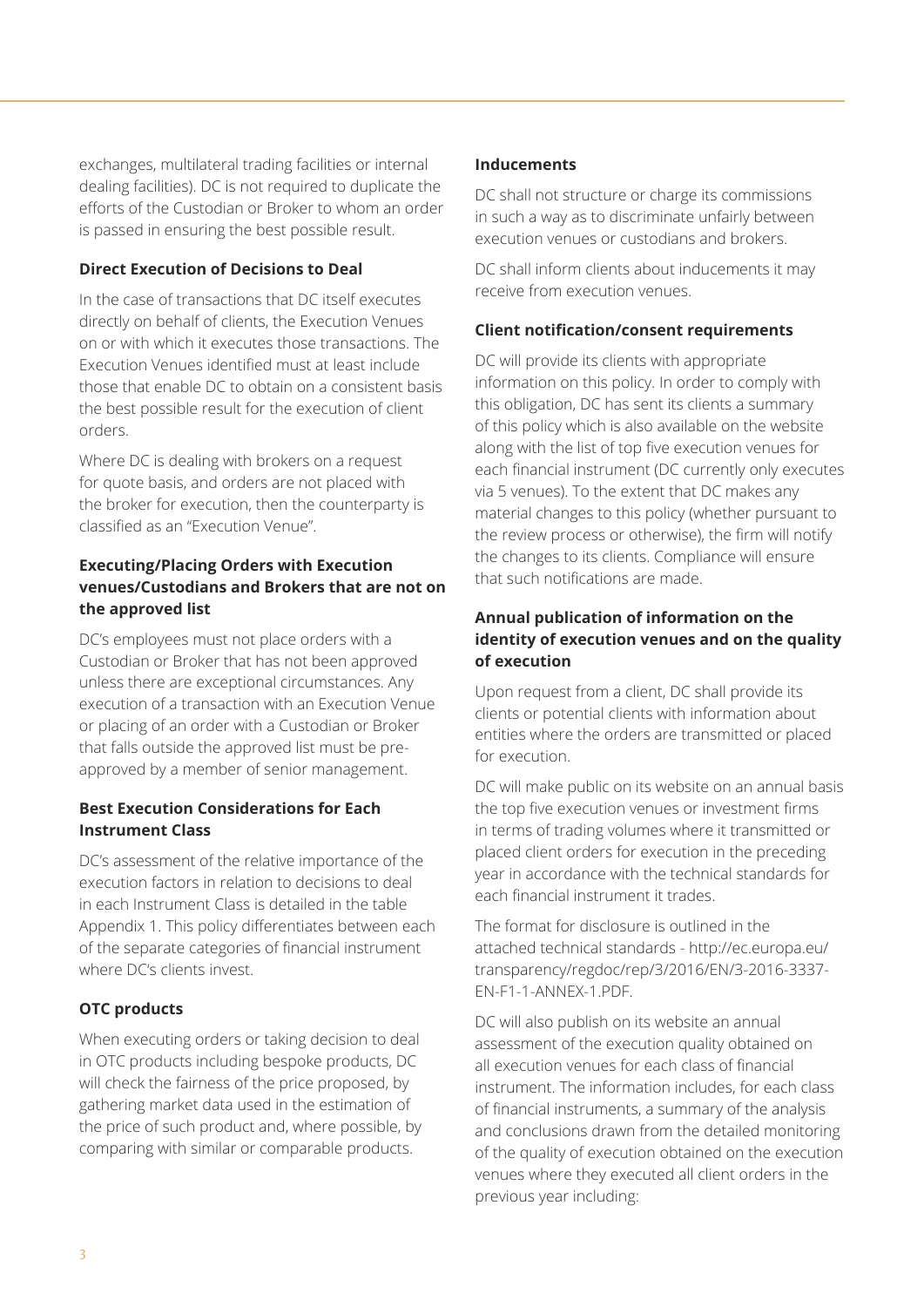- an explanation of the relative importance the DC gave to the execution factors of price, costs, speed, likelihood of execution or any other consideration including qualitative factors when assessing the quality of execution;
- generally, DC does not charge its clients for the placing of orders and costs paid to the execution venue will relate entirely to the associated execution costs. However, in rare instances this is not fitting, the firm will notify its client;
- an explanation of the factors that led to a change in the list of execution venues listed in the execution policy, if such a change occurred; and
- an explanation of how DC has used any data or tools relating to the quality of execution.

Reports should be made public on or before 30th of April following the end of the period to which the report relates.

### **Policy – Client Order Handling**

#### **General Obligation**

DC will implement procedures and arrangements which provide for the prompt, fair and expeditious execution of client orders ("the Orders") and to allocate Orders fairly when it conducts transactions involving several clients in the same security at the same time. This Order Handling and Allocation Policy sets out the procedures and arrangements that DC has implemented to meet these obligations.

#### **Allocation Factors**

The nature of DC's business requires it to select from a large array of possible eligible investments that are appropriate to its clients. It must decide on the quantity that is prudent to purchase, to which clients they should be allocated and in what size.

Trades will be allocated to clients on a basis believed to be fair and equitable; no client will receive preferential treatment over any other.

In determining the suitability of each investment opportunity to a client, consideration will be given to a number of factors, the most important being the client's investment objectives and strategies, existing portfolio composition and cash levels. Having considered these factors and prior to executing any transactions, DC will determine the allocation of an order for each client.

#### **Order Handling**

DC's general policy is to transmit orders to clients' chosen Platform Provider or Custodian for execution on clients' behalf.

DC will review the effectiveness of Platform Providers and Custodians order execution policies on an annual basis.

DC's aim is to transact orders quickly, efficiently and with clients' best interests firmly to the fore, this is known as 'Best Execution'. In exceptional circumstances, DC may have to use execution methods other than clients' Platform Providers and Custodians. In any event, DC's obligation to provide best execution will remain DC's primary concern.

If an order is made by one client only, it is executed in the normal manner in accordance with the Best Execution Policy and the entire execution is allocated to this client. DC will ensure that any Orders executed on behalf of clients are promptly and accurately recorded and allocated.

DC will carry out otherwise comparable Orders sequentially and promptly unless the characteristics of the Order or prevailing market conditions make this impracticable, or the interests of the client require otherwise. DC will inform clients of any material difficulty relevant to the proper carrying out of orders promptly upon becoming aware of the difficulty. DC will not misuse information relating to pending client orders, and shall take all reasonable steps to prevent the misuse of such information by any of its relevant persons.

No allocations will be made to a personal account of the firm.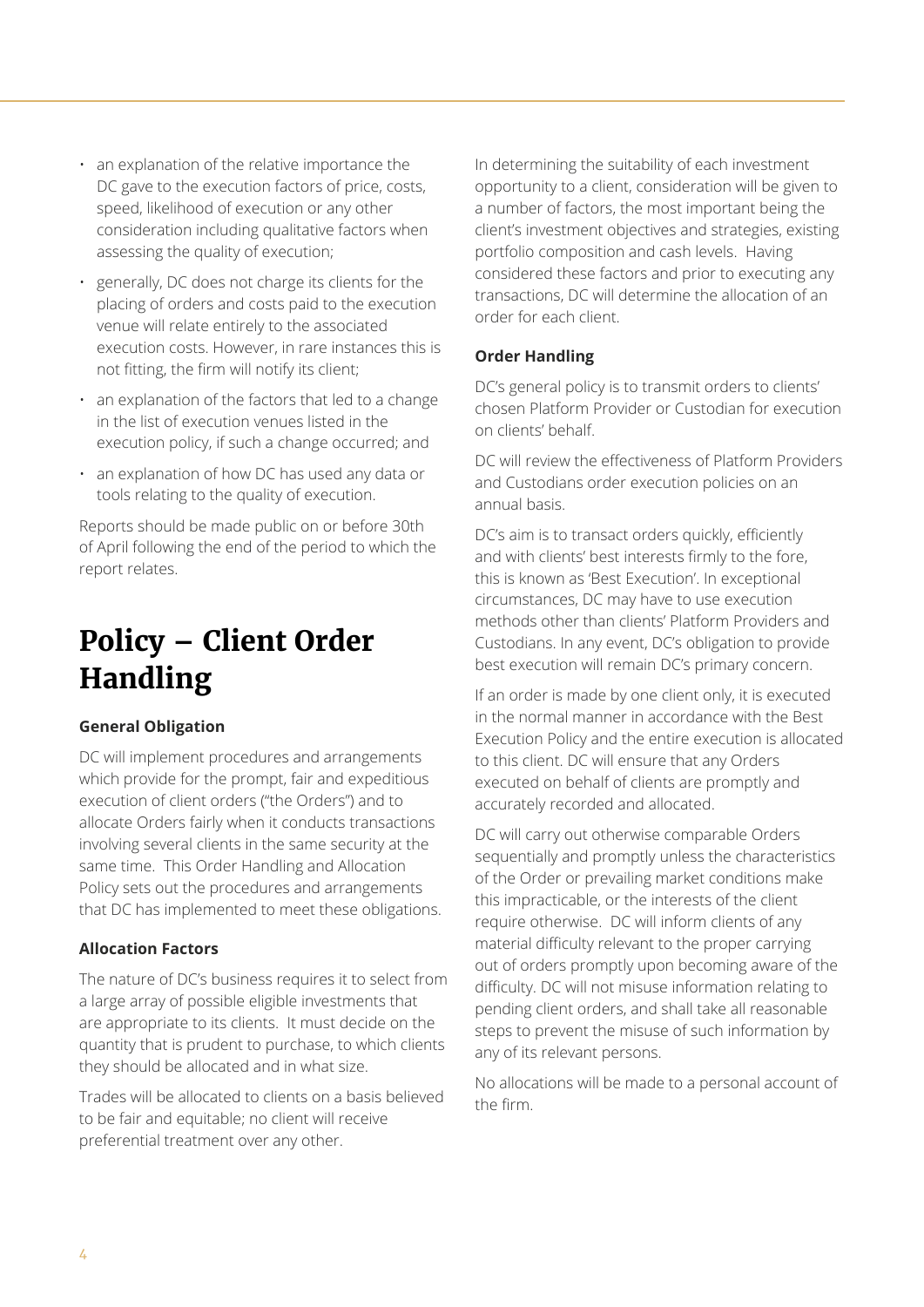#### **Aggregation and Allocation of Orders**

The portfolio management team will not carry out a client Order in aggregation with another client Order unless the following conditions are met:

- It is unlikely that the aggregating of orders and transactions will work overall to the disadvantage of any client whose Order is to be aggregated; and
- It is disclosed to each client whose order is to be aggregated, either orally or in writing and either specifically or in the terms of business that the effect of aggregation may work to its disadvantage in relation to a particular Order.

DC places Orders on a first come first served basis. Where an investment opportunity is suitable for two or more clients, DC will allocate the opportunity equitably in order to ensure that clients have equal access to the same quality and quantity of investment opportunities, and in determining such allocations will consider the Allocation Factors.

DC will only aggregate client orders if they initiated with the same set of execution instructions, if they are initiated on the same day and if they follow exactly the same order chain (e.g. same custodian).

In the first instance, orders will be allocated according to the size of the original order. Where this is not possible, for example because the order is not filled, then in order to ensure fairness, all deals will be allocated in accordance with the pretrade allocation. Where changes are made to the pre-trade allocation, records are maintained of the changes made and the reason. DC will generally allocate trades on a pro-rata basis, based upon capital weighting, subject to the consideration of the Allocation Factors and the treatment of partial executions.

If an order is received from one client and, whilst this is being executed, other clients give orders in the same instrument, then the execution will go to the first client until the subsequent order was received and then executions will be prorated subsequently. Such orders will also be subject to further review to ensure that no front running has occurred. In the event that front running has occurred, the subsequent order may be cancelled or re-allocated.

If an aggregated order is partially executed, the order will be settled for the different clients on a prorata basis, according to the contribution made to the aggregated order. The order management system of DC is designed to only permit pro-rata allocation whenever an aggregated order is only executed.

When allocating aggregated orders, DC must not give unfair precedence to any party involved. All deals must be allocated prior to execution. If deals are not pre-allocated then the reason must be recorded.

If an error is identified in an allocation, a re-allocation may be made for an aggregated order. In such cases, a record of the reason for and the basis of the reallocation must be fully documented, and the reallocation will be completed within one business day of the identification of the error.

Allocation records for aggregated transactions must include the time and date of the allocation; the relevant product; the client's identity and any eligible counterparty and the amount allocated to each client and party involved. DC is required to retain the records relating to aggregated orders for a period of at least 5 years from the date on which the order is allocated or reallocated.

### **Procedures**

DC will adopt the following procedures to monitor the effectiveness of its order execution arrangements and this policy as well as be able to demonstrate to clients that it has acted in accordance with this policy.

#### **Front Office Monitoring**

The systems necessary to record and monitor orders and executions lie within the portfolio management team. Therefore, all orders must be made through the portfolio management team. Additionally, all confirmations, if not communicated direct, will be passed to the portfolio management team.

It is solely the job of the portfolio management team to monitor the quality of executions, and ensure compliance with FCA regulations and to also ensure proper control. Authorised traders (dealing and managing) are presently listed on the FCA's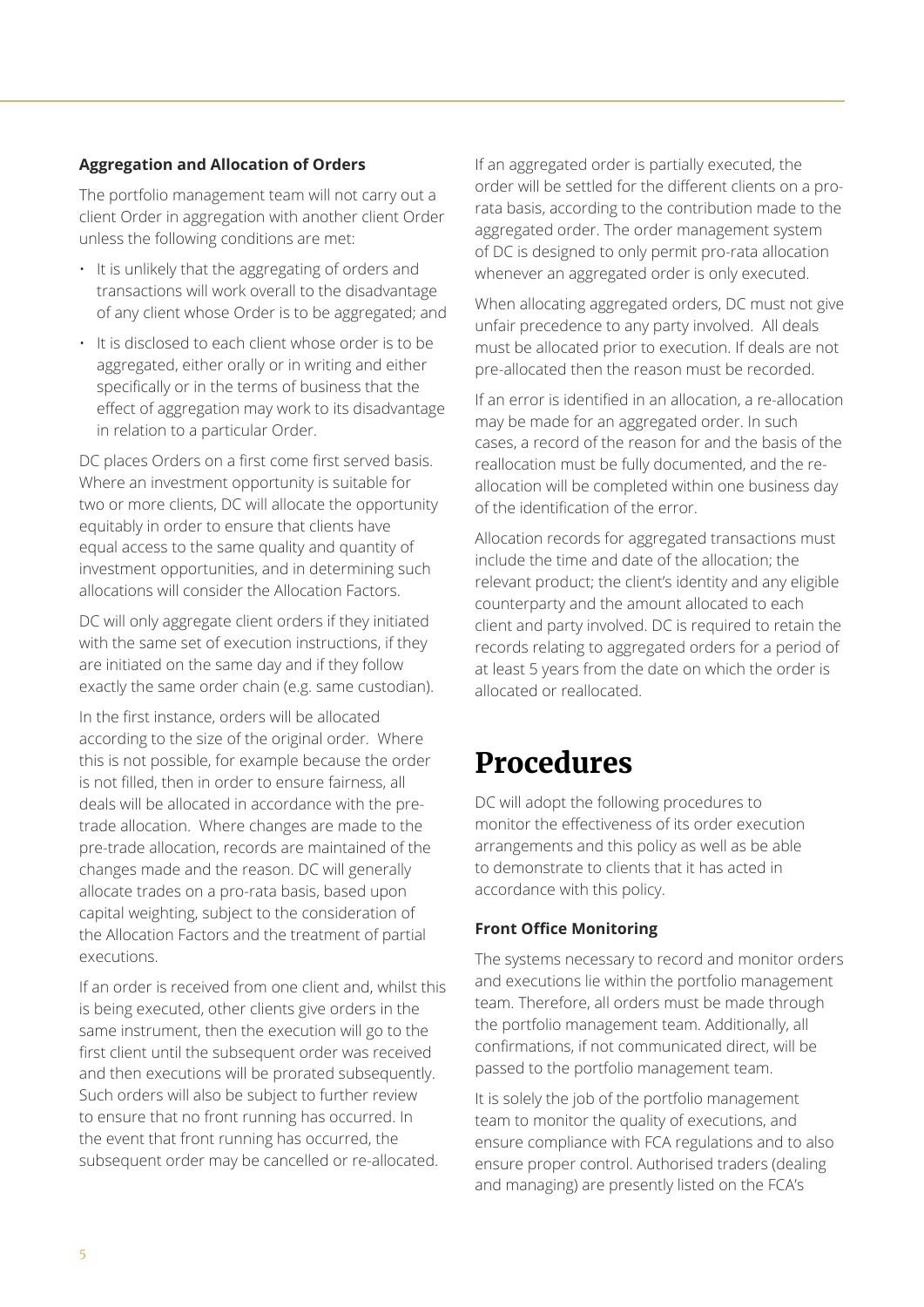register as holding a Senior Management and/or Certified Function. These individuals are responsible for checking and signing off all trades prior to execution. This approval may not be received from anybody else. Orders made by others, risk not being recognised.

The portfolio management team is responsible for keeping copies of orders and trade confirmations.

#### **Compliance Monitoring**

The compliance monitoring process will involve a periodic review by compliance of a random sample of transactions to ascertain whether the best possible result was obtained in respect of those transactions. This review will be conducted via the unavista platform.

Compliance has set out various factors that will identify transactions that require further investigation to determine whether Best Execution was achieved.

For transactions where price was the most important execution factor, this will involve a review of prices that were available at the time of execution. Where better prices than the price obtained were available, compliance will discuss this with the relevant member of staff who effected the transaction and determine whether, bearing in mind the other factors that the portfolio manager/ trader considered to be of importance (e.g. size and nature of order) at the time, the best result was nevertheless achieved.

Where another execution factor was the most important (e.g. speed of execution), compliance will consider whether the best possible result was achieved in terms of that factor and again whether, bearing in mind the other factors that the portfolio manager considered to be of importance at the time (e.g. price, size and nature of order), the best result was nevertheless achieved.

Compliance, as owner of this policy, may make changes to this policy depending upon the outcome of the monitoring process. The monitoring of the adherence to this policy and the record keeping forms part of the Compliance Monitoring Programme performed by Compliance.

#### **Review**

At least annually, DC will review this policy to ensure it is capable of delivering best execution on a consistent basis and orders are handled in a fair, just and timely manner. DC will also review this policy and/or its execution arrangements whenever a material change occurs that could affect its ability to obtain the best possible result for the execution of its clients' orders. What is material will depend on the nature and scope of any change. This could include close links, conflicts of interests and common ownerships with respect to any execution venues used to execute orders.

The reviews will be supervised by compliance and this requirement has been incorporated into DC's compliance monitoring process.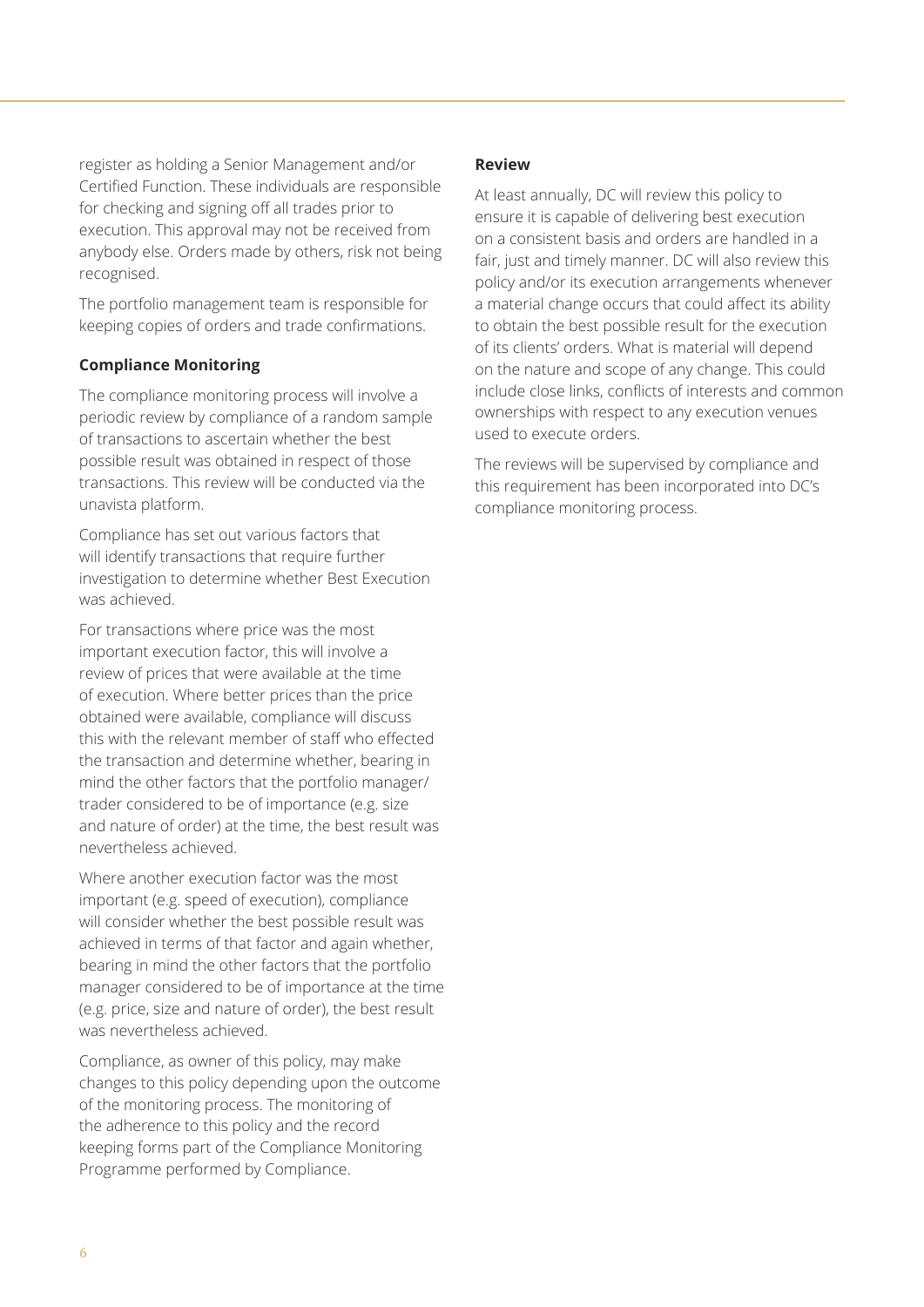### **Appendix 1: Detailed Requirements of the Execution Policy for each Instrument Class**

| <b>Instrument Class</b>                                                                                                  | <b>Execution Factors</b>                                                                                                                                                                                                                                                                                                                                                                                                                                                                                                                                                                   |
|--------------------------------------------------------------------------------------------------------------------------|--------------------------------------------------------------------------------------------------------------------------------------------------------------------------------------------------------------------------------------------------------------------------------------------------------------------------------------------------------------------------------------------------------------------------------------------------------------------------------------------------------------------------------------------------------------------------------------------|
| <b>Cash Equities</b><br>This Instrument Class includes<br>equities, warrants and depositary<br>receipts and equity CFDs. | We do not actively trade Cash Equities in our Discretionary<br>Portfolio's. Should we undertake trades in these Instruments, the<br>following would apply:                                                                                                                                                                                                                                                                                                                                                                                                                                 |
|                                                                                                                          | In relation to transactions in Equities, the portfolio manager will<br>usually trade via the clients chosen Platform Provider or Custodian.                                                                                                                                                                                                                                                                                                                                                                                                                                                |
|                                                                                                                          | Should an order need to be executed directly with a Broker, the<br>portfolio manager will check prices quoted by/available with at<br>least two Brokers. However, in circumstances where the portfolio<br>manager/trader considers that speed of execution, certainty of<br>execution and/or market impact are important execution factors,<br>he or she is permitted to deal on the basis of the prices quoted by/<br>available on a single Execution Venue.                                                                                                                              |
|                                                                                                                          | For smaller orders, the portfolio manager will on many occasions<br>consider that price is the most important execution factor. Other<br>execution factors are permitted to be taken into account at the<br>discretion of the investment committee and relevant portfolio<br>manager as is appropriate for the size and nature of the relevant<br>order (and one or more of these other factors may displace price as<br>the most important factor).                                                                                                                                       |
|                                                                                                                          | Where the order is to be passed to a Broker for execution, the<br>investment committee and portfolio manager will trade via a<br>Broker. If on the rare occasion, the instrument is traded via a<br>Broker from among the list that, in the portfolio manager's view,<br>has a track record of achieving the best result in terms of the<br>relevant execution factors (taking into account the various Brokers'<br>geographic and product coverage). As an additional safety measure,<br>DC would make use of limit orders to ensure that its orders are<br>executed at desirable prices. |
|                                                                                                                          | For larger orders, the portfolio manager will often consider that<br>certainty of execution, reduction of market impact and speed of<br>execution will have greater importance and these factors will often<br>drive the portfolio manager's decisions as to whether to pass the<br>order to a Broker or to execute directly with an Execution Venue<br>(Custodian). Often, to ensure quick executions and minimum<br>market impact such orders may be split among multiple brokers.                                                                                                       |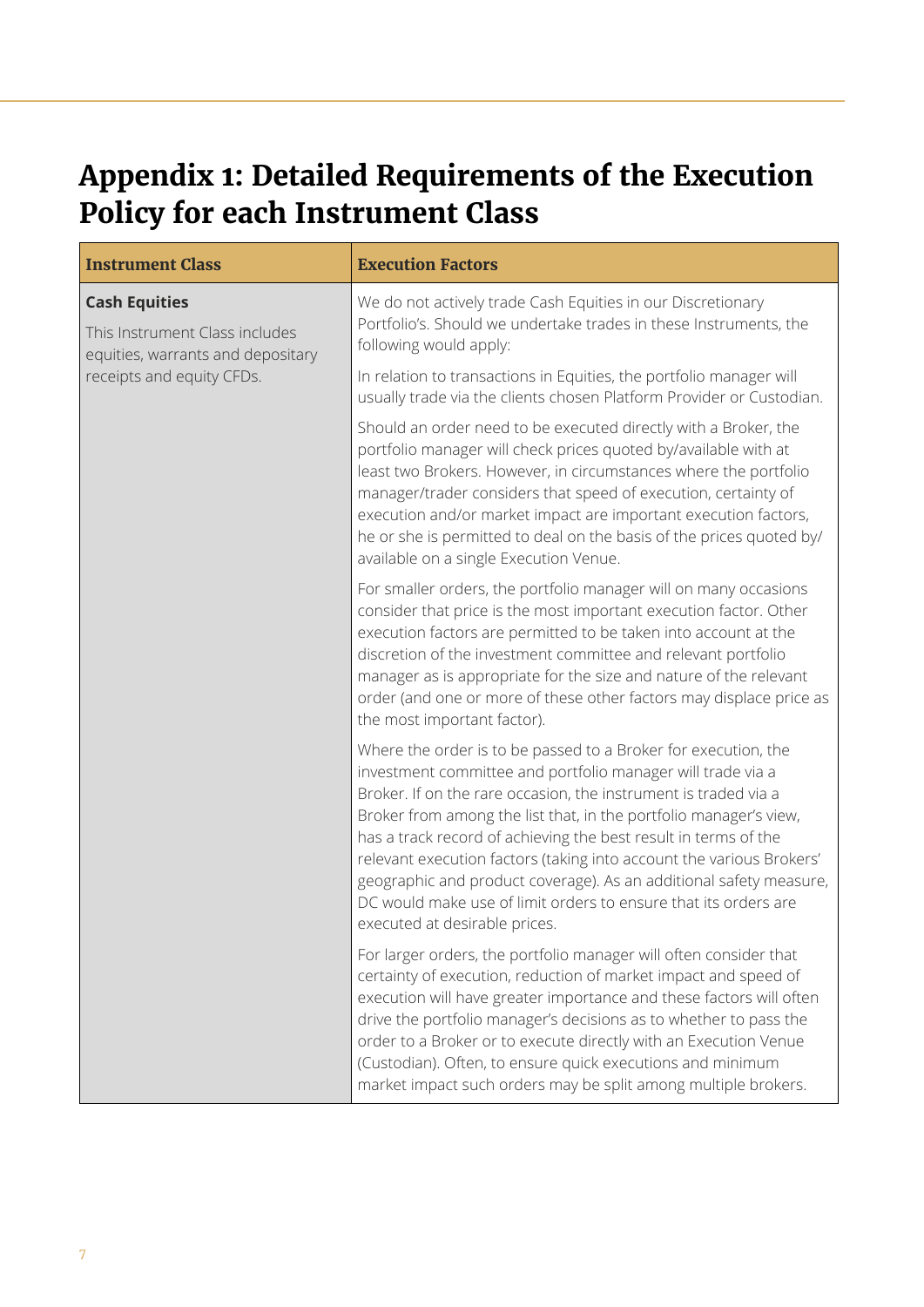| <b>Bonds</b><br>This Instrument Class includes<br>corporate and government bonds,<br>convertible and exchangeable<br>bonds, commercial paper, asset-<br>backed securities, mortgage-backed<br>securities, certificates of deposit and<br>structured debt securities. | In relation to transactions in bonds, the portfolio manager will<br>usually trade via the clients chosen Platform Provider or Custodian.                                                                                                                                                                                                                                                                                                                                                                                                                                                     |
|----------------------------------------------------------------------------------------------------------------------------------------------------------------------------------------------------------------------------------------------------------------------|----------------------------------------------------------------------------------------------------------------------------------------------------------------------------------------------------------------------------------------------------------------------------------------------------------------------------------------------------------------------------------------------------------------------------------------------------------------------------------------------------------------------------------------------------------------------------------------------|
|                                                                                                                                                                                                                                                                      | If on a rare occasion we traded via a Broker/Execution Venue the<br>portfolio manager would consider that price (including costs) is<br>the most important factor. Other execution factors are permitted<br>to be taken into account at the discretion of the relevant portfolio<br>manager as is appropriate for the size and nature of the relevant<br>order.                                                                                                                                                                                                                              |
|                                                                                                                                                                                                                                                                      | For larger orders, the portfolio manager will often consider that<br>certainty of execution, reduction of market impact and speed<br>of execution will have greater importance and these factors will<br>often drive the portfolio manager's decisions as to which Broker/<br>Execution Venue to pass the order to.                                                                                                                                                                                                                                                                          |
| <b>OTC Derivatives</b>                                                                                                                                                                                                                                               | We do not currently trade OTC derivatives in our Discretionary                                                                                                                                                                                                                                                                                                                                                                                                                                                                                                                               |
| This Instrument Class includes OTC<br>options, OTC forward transactions,<br>OTC swaps (including credit default<br>swaps, total return swaps, variance<br>swaps interest rate swaps and<br>currency swaps).                                                          | Portfolio's.                                                                                                                                                                                                                                                                                                                                                                                                                                                                                                                                                                                 |
| <b>Exchange Traded Derivatives</b>                                                                                                                                                                                                                                   | We do not currently trade exchange traded derivatives in our                                                                                                                                                                                                                                                                                                                                                                                                                                                                                                                                 |
| This Instrument Class covers<br>exchange-traded futures and options<br>contracts and exchange traded<br>contracts for differences.                                                                                                                                   | Discretionary Portfolio's.                                                                                                                                                                                                                                                                                                                                                                                                                                                                                                                                                                   |
| <b>Collective Investment Schemes</b><br>(CIS)                                                                                                                                                                                                                        | In relation to transactions in CIS, the portfolio manager will usually<br>trade via the clients chosen Platform Provider or Custodian. For                                                                                                                                                                                                                                                                                                                                                                                                                                                   |
| This Instrument Class covers CIS<br>such as investment funds and<br>open-ended investment companies<br>("OEICs") and unit trusts.                                                                                                                                    | the vast majority of CISs there is no secondary market and it is<br>almost invariably the case that the clients chosen Platform Provider<br>or Custodian will place an order for the purchase or sale of units<br>with the operator or manager or administrator of the fund. The<br>"Broker" or "Execution Venue" for such transactions would therefore<br>always be the operator/manager/administrator (as appropriate).<br>Transactions are effected at the net asset value of the CIS. Certainty<br>of execution (i.e. the ability to execute the order) is the most<br>important factor. |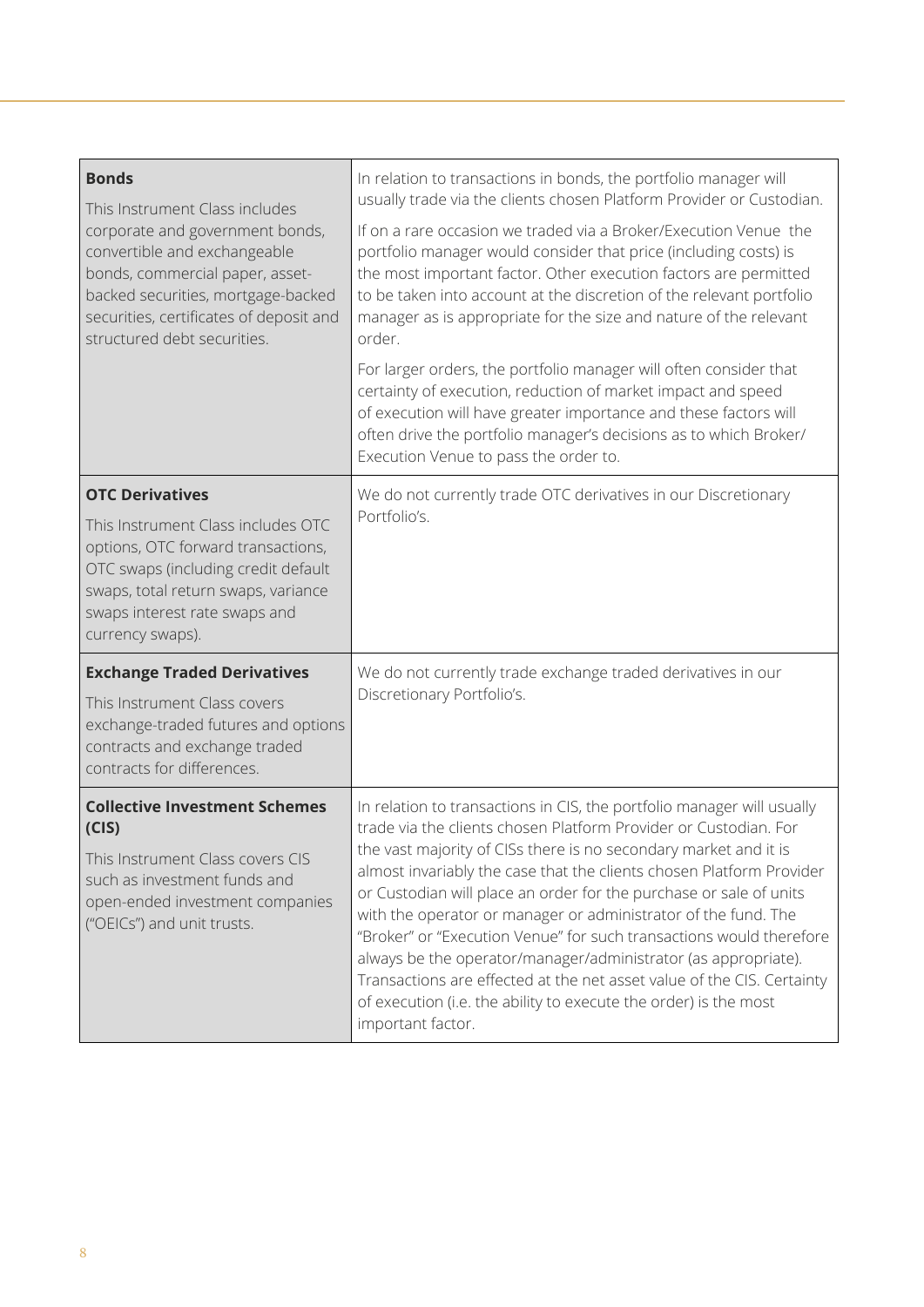| <b>Exchange Traded Funds (ETFs)</b><br>This Instrument Class covers ETFs<br>such as open-ended investment<br>companies comprised of units<br>traded on a regulated market or<br>designated investment exchange. | In relation to transactions in ETFs, the portfolio manager will usually<br>trade via the clients chosen Platform Provider or Custodian.                                                                                                                                                                                                                                                                                                                                                                                                                                                                                                                     |
|-----------------------------------------------------------------------------------------------------------------------------------------------------------------------------------------------------------------|-------------------------------------------------------------------------------------------------------------------------------------------------------------------------------------------------------------------------------------------------------------------------------------------------------------------------------------------------------------------------------------------------------------------------------------------------------------------------------------------------------------------------------------------------------------------------------------------------------------------------------------------------------------|
|                                                                                                                                                                                                                 | ETFs represent a basket of stocks that reflect an index such as the<br>FTSE 100. Unlike a typical CIS, ETFs trade like any other company<br>on a stock exchange. An ETF's price changes throughout the<br>day, fluctuating with supply and demand. Usually the price of the<br>financial instruments will be the primary consideration in obtaining<br>the best possible result. However, in certain circumstances,<br>particularly in relation to large orders in relatively illiquid securities,<br>other factors, such as speed and likelihood of execution and<br>settlement may have particular significance in achieving the best<br>possible result. |
| <b>Investment Trusts</b><br>This Instrument Class covers<br>closed ended companies listed<br>on stock exchanges whose main<br>business activity is investing in other<br>companies.                             | In relation to transactions in Investment Trusts, the portfolio<br>manager will usually trade via the clients chosen Platform Provider<br>or Custodian.                                                                                                                                                                                                                                                                                                                                                                                                                                                                                                     |
|                                                                                                                                                                                                                 | An investment trust's price changes throughout the day, fluctuating<br>with supply and demand. Usually the price of the financial<br>instruments will be the primary consideration in obtaining the best<br>possible result. However, in certain circumstances, particularly in<br>relation to large orders in relatively illiquid securities, other factors,<br>such as speed and likelihood of execution and settlement may have<br>particular significance in achieving the best possible result.                                                                                                                                                        |